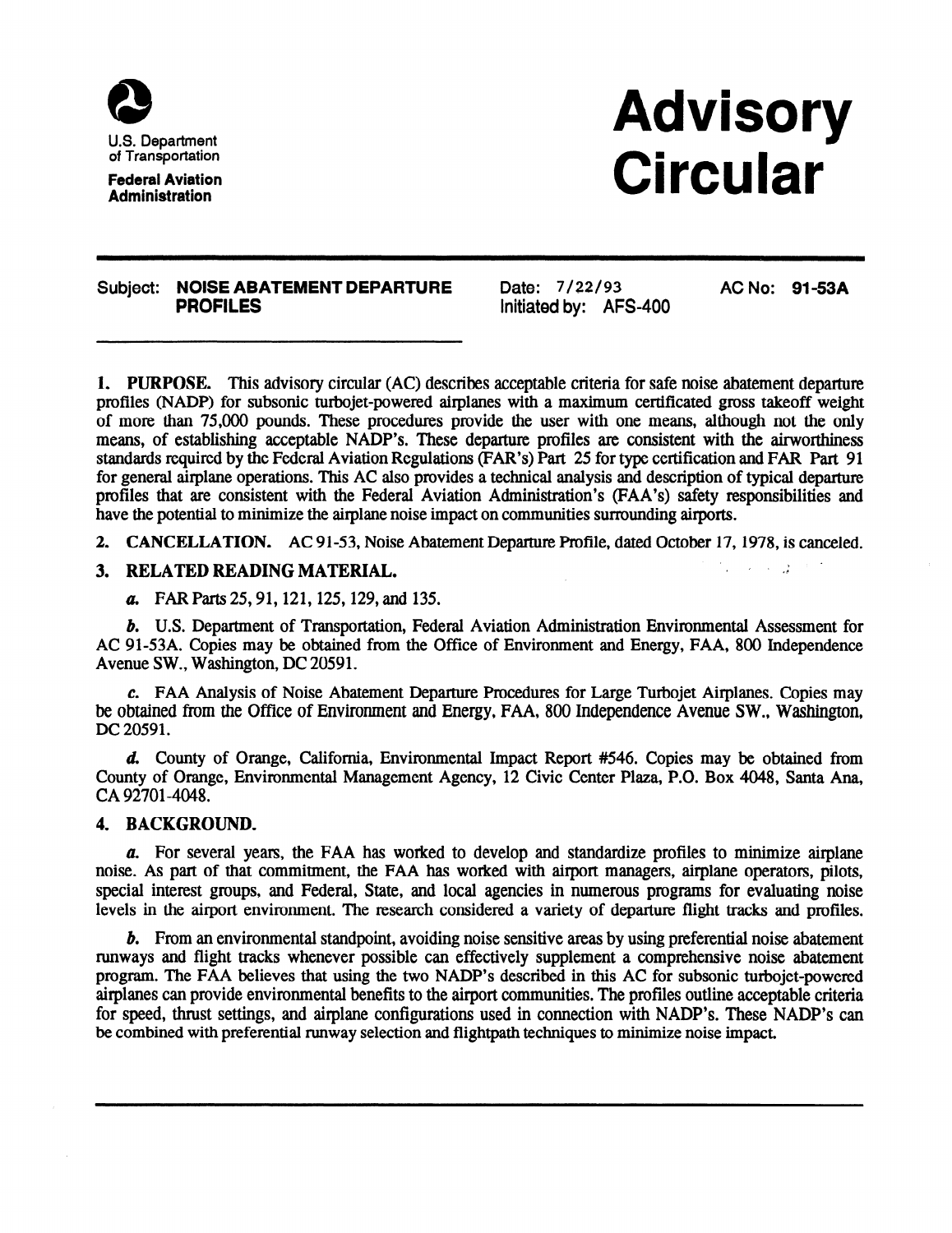c. FAA reviews of various airplane vertical NADP's indicate that some intricate NADP's have been developed on an airport specific basis. The management of these intricate profiles could compromise the pilot's attention to interior flight deck details, traffic avoidance, and other safety responsibilities.

## 5. DEFINITIONS.

a. NADP. Noise abatement departure profile.

b. Close-in Community NADP's. NADP's for individual airplane types intended to provide noise reduction for noise sensitive areas located in close proximity to the departure end of an airport runway.

c. Distant Community NADP's. NADP's for individual airplane types intended to provide noise reduction for all other noise sensitive areas.

d. AFE. Above field elevation.

6. NADP's. Acceptable criteria have been established for two types of NADP's for each airplane type, as defined for use by each airplane operator. These departure profiles are applicable to all types of subsonic turbojet-powered airplanes over 75,000 pounds gross takeoff weight. The two types of NADP's are the "closein" and "distant" profiles as described below.

## a. Close-in NADP.

(1) Initiate thrust cutback at an altitude of no less than 800 feet AFE and prior to initiation of flaps or slats retraction. ,

(2) The thrust cutback may be made by manual throttle reduction or by approved automatic means. The automatic means may be armed prior to takeoff for cutback at or above 800 feet AFE or may be pilot initiated at or above 800 feet APE.

(3) For airplanes without an operational automatic thrust restoration system, achieve and maintain no less than the thrust level necessary after thrust reduction to maintain, for the flaps/slats configuration of the airplane, the takeoff path engine-inoperative climb gradients specified in FAR Section  $25.111(c)(3)$ in the event of an engine failure.

(4) For airplanes with an operational automatic thrust restoration system, achieve and maintain no less than the thrust level necessary after thrust reduction to maintain, for the flaps/slats configuration of the airplane, a takeoff path engine-inoperative climb gradient of zero percent, provided that the automatic thrust restoration system will, at a minimum, restore sufficient thrust to maintain the takeoff path engineinoperative climb gradients specified in FAR Section  $25.111(c)(3)$  in the event of an engine failure.

(5) During the thrust reduction, coordinate the pitchover rate and thrust reduction to provide a decrease in pitch consistent with allowing indicated airspeed to decay to no more than 5 knots below the all-engine target climb speed and, in no case to less than  $V_2$  for the airplane configuration. For automated throttle systems, acceptable speed tolerances can be found in AC 25-15, Approval of Flight Management Systems in Transport Category Airplanes.

(6) Maintain the speed and thrust criteria as described in subparagraph  $6a(3)$  through  $6a(5)$  to 3,ooO feet AFE or above, or until the airplane has been fully transitioned to the en route climb configuration (whichever occurs first), then transition to normal en route climb procedures.

### b. Distant NADP.

(1) Initiate flaps/slats retraction prior to thrust cutback initiation. Thrust cutback is initiated at an altitude no less than 800 feet AFE.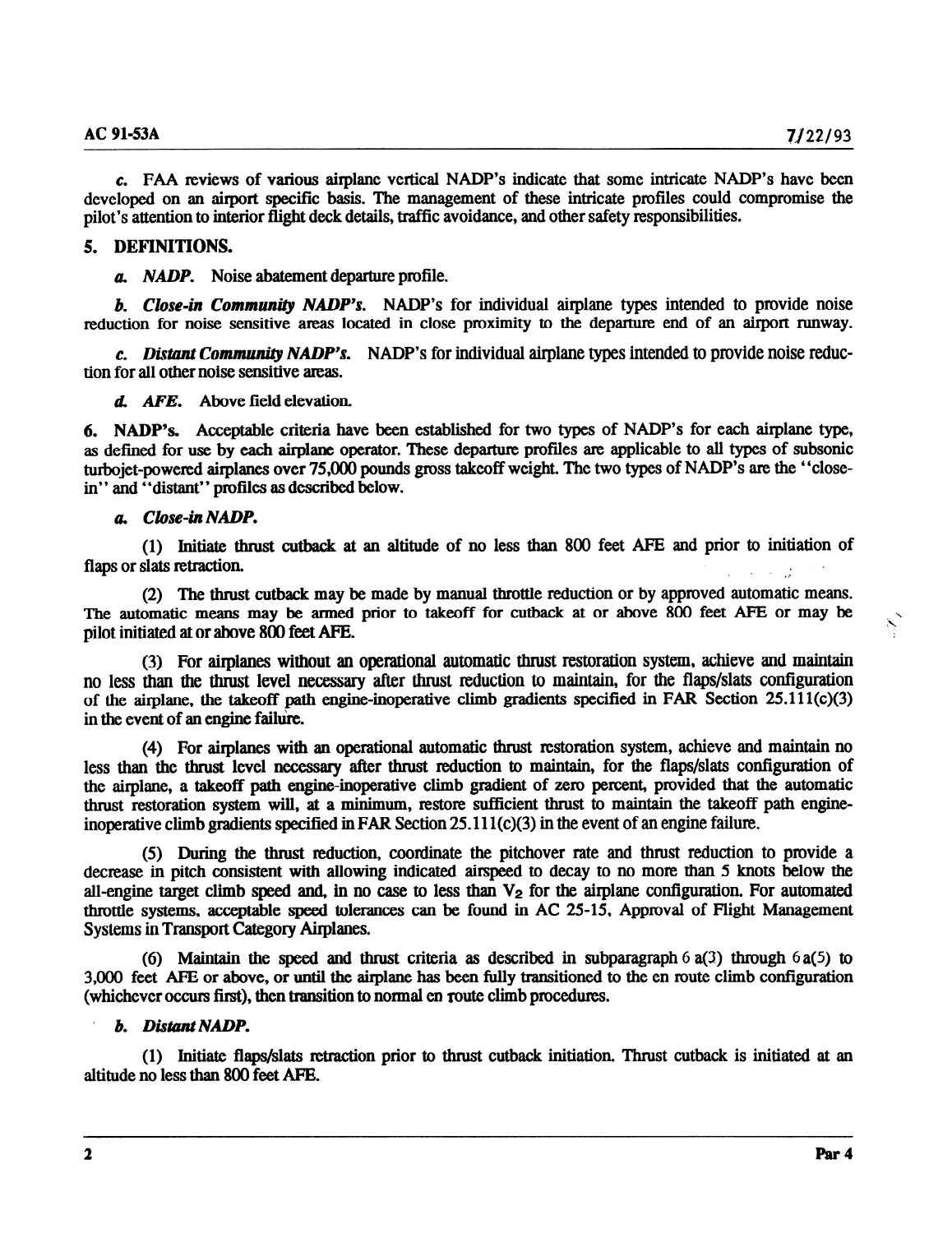(2) The thrust cutback may be made by manual throttle reduction or by approved automatic means. The automatic means may be armed prior to takeoff for cutback at or above 800 feet AFE or may be pilot initiated at or above 800 feet AFE.

(3) For airplanes without an operational automatic thrust restoration system, achieve and maintain no less than the thrust level necessary after thrust reduction to maintain, for the flaps/slats configuration of the airplane, the takeoff path engine-inoperative climb gradients specified in FAR Section 25.111 $(c)(3)$ in the event of an engine failure.

(4) For airplanes with an operational automatic thrust restoration system, achieve and maintain no less than the thrust level necessary after thrust reduction to maintain, for the flaps/slats configuration of the airplane, a takeoff path engine-inoperative climb gradient of zero percent, provided that the automatic thrust restoration system will, at a minimum, restore sufficient thrust to maintain the takeoff path engineinoperative climb gradients specified in FAR Section  $25.111(c)(3)$  in the event of an engine failure.

(5) During the thrust reduction, coordinate the pitchover rate and thrust reduction to provide a decrease in pitch consistent with allowing indicated airspeed to decay to no more than 5 knots below the all-engine target climb speed and, in no case to less than  $V<sub>2</sub>$  for the airplane configuration. For automated throttle systems, acceptable speed tolerances can be found in AC 25-15, Approval of Flight Management Systems in Transport Category Airplanes.

(6) Maintain the speed and thrust criteria as described in subparagraph  $6b(3)$  through  $6b(5)$  to 3,000 feet AFF or above, or until the airplane has been fully transitioned to the en route climb configuration (whichever occurs first), then transition to normal en route climb procedures.

#### 7. OPERATIONAL GUIDELINES.

a. Each airplane operator may apply the procedures specified in this AC to determine the following for each of its airplane types:

- (1) Close-in community NADP.
- (2) Distant community NADP.

b. For each NADP, the airplane operator should specify the altitude AFE at which thrust reduction from takeoff thrust or airplane configuration change, excluding gear retraction, is initiated.

c. Each airplane operator should limit the number of NADP's for any airplane type to no more than two.

d. Each airplane operator is encouraged to use the appropriate NADP when an airport operator requests its use to abate noise for either a close-in or distant community.

e. This AC should not be construed to affect the responsibilities and authority of the pilot in command for the safe operation of the airplane.

Anthony J. Broderick Associate Administrator for Regulation and Certification